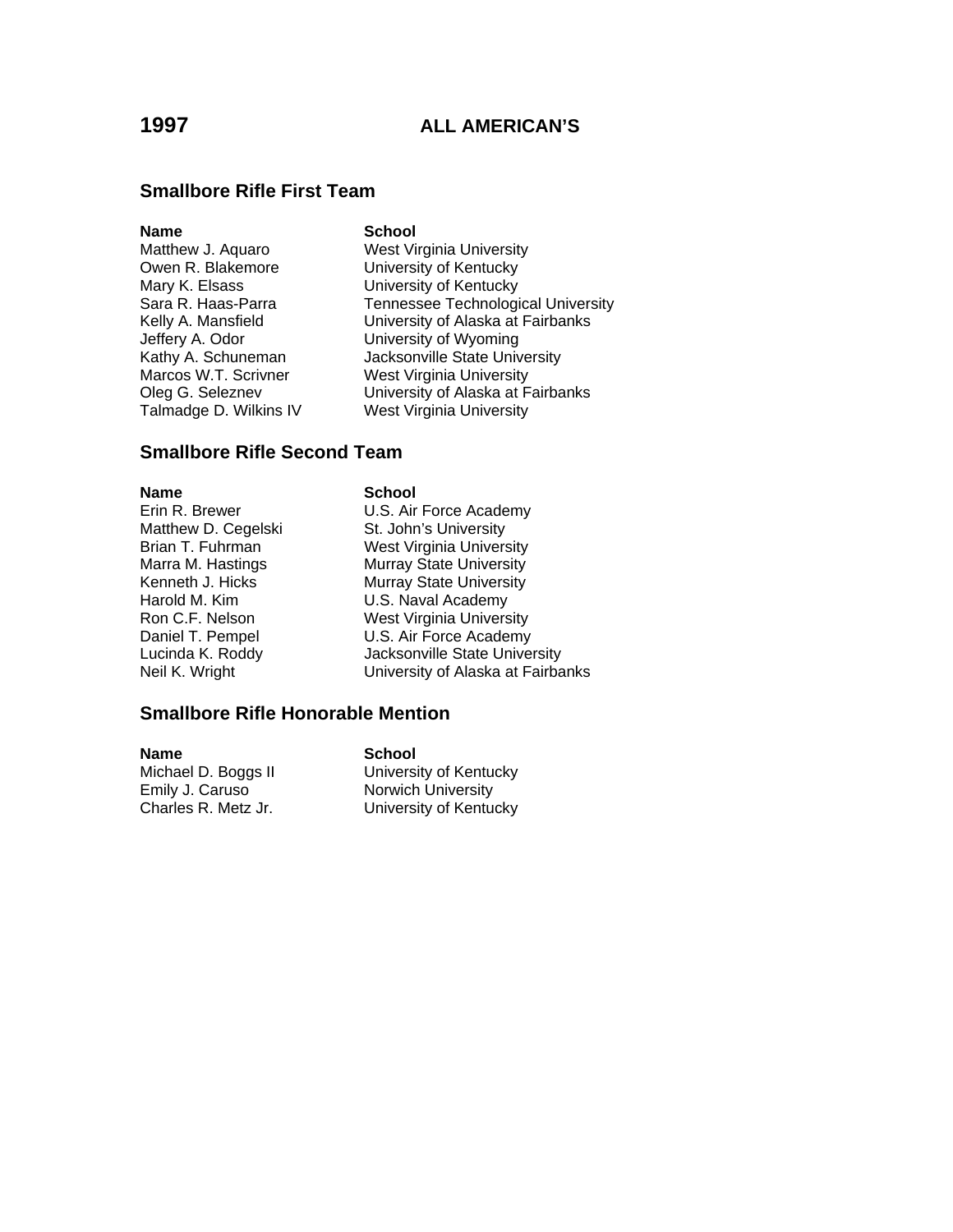## **Air Rifle First Team**

### **Name** School

Mary K. Elsass **Mary K. Elsass** University of Kentucky<br>Charity A. Jacobson **Charlesse** Technologi Harold M. Kim **U.S. Naval Academy** Macros W.T. Scrivner West Virginia University

Matthew J. Aquaro West Virginia University Charity A. Jacobson Tennessee Technological University<br>Karyn E. Juziuk Xavier University **Xavier University** Kelly A. Mansfield **Warehr Manual University of Alaska** at Fairbanks Jennifer J. Oliver **University of Texas at El Paso** Daniel T. Pempel U.S. Air Force Academy Kathy A. Schuneman **Jacksonville State University** 

# **Air Rifle Second Team**

Emily J. Caruso Norwich University Andrea R. Parker Xavier University

### **Name** School

Owen R. Blakemore University of Kentucky Erin R. Brewer **U.S. Air Force Academy** Rebecca K. Hamilton University of Texas at El Paso<br>
Marra M. Hastings Murray State University Murray State University Kimberly N. Howe West Virginia University Lucinda K. Roddy Jacksonville State University Oleg G. Seleznev University of Alaska at Fairbanks Talmadge D. Wilkins IV West Virginia University

### **Air Rifle Honorable Mention**

**Name** School

Brian T. Fuhrman West Virginia University Charles Minnella St. John's University Chris B. Robinson U.S. Naval Academy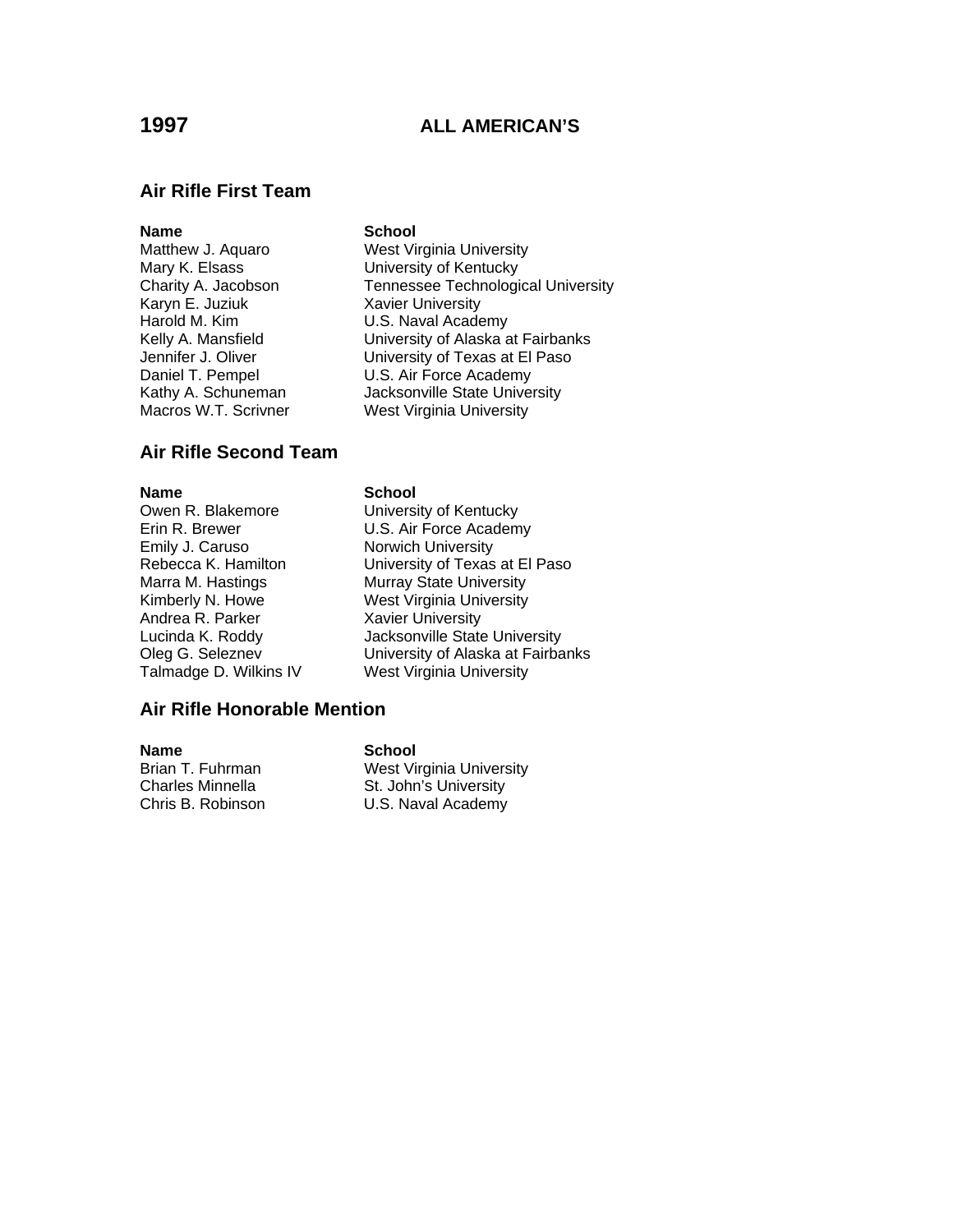## **Free Pistol First Team**

**Name**<br> **School**<br> **John C. Bickar**<br> **C. Bickar** 

University of Virginia

# **Free Pistol Second Team**

**Name School**  Christopher M. Colson Michael J. Douglass Marquette University<br>
Matthew G. Horr Matthew G. Horr Matthew G. Horr **U.S. Naval Academy**<br>Chance A. Love **Sam Houston State L** Jason W. Newby **U.S. Military Academy** Sandra Utsay Troy State University

U.S. Military Academy<br>U.S. Naval Academy Sam Houston State University

## **Free Pistol Honorable Mention**

| <b>Name</b>          | School                                |
|----------------------|---------------------------------------|
| Jacques M. DeLalaing | Massachusetts Institute of Technology |
| David C. Ellis       | U.S. Naval Academy                    |

## **Standard Pistol First Team**

**Name** School<br>John C. Bickar School<br>Universi

University of Virginia

### **Standard Pistol Second Team**

| Name                   | <b>School</b>                |
|------------------------|------------------------------|
| Jake S. Bursack        | U.S. Military Academy        |
| Christopher M. Colson  | U.S. Naval Academy           |
| David C. Ellis         | U.S. Naval Academy           |
| Blake E. Hausman       | U.S. Naval Academy           |
| Matthew G. Horr        | U.S. Naval Academy           |
| Brian E. Johnson       | Sam Houston State University |
| Richard J. Linhart III | U.S. Naval Academy           |
| Matthew A. Templeton   | U.S. Military Academy        |
|                        |                              |

### **Standard Pistol Honorable Mention**

**Name**<br> **School**<br> **Jose Mandoza**<br> **CO** U.S. Coast Guard Academy Jason W. Newby U.S. Military Academy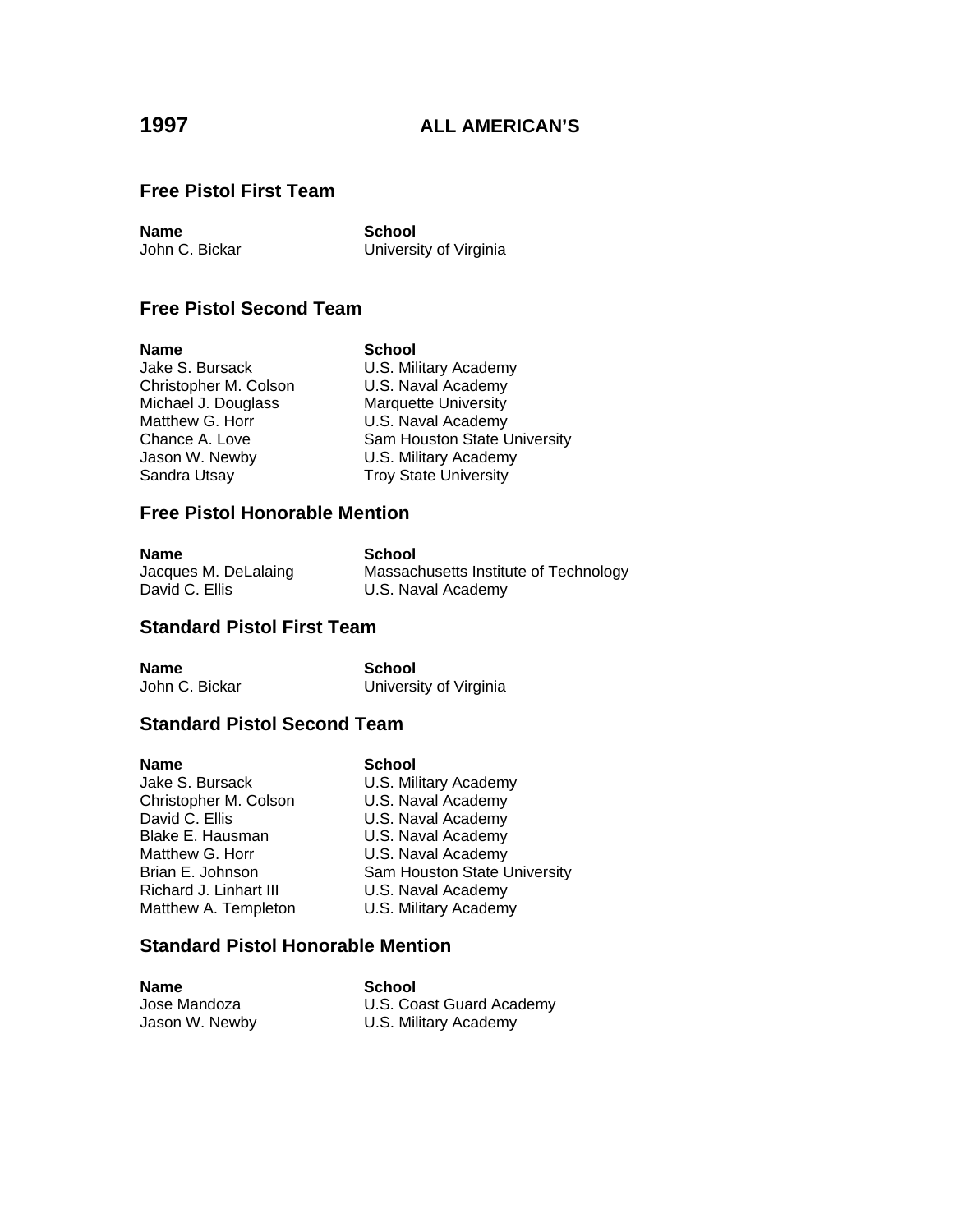# **Air Pistol First Team**

| <b>Name</b>         | <b>School</b>                |
|---------------------|------------------------------|
| John C. Bickar      | University of Virginia       |
| Jake S. Bursack     | U.S. Military Academy        |
| Michael J. Douglass | <b>Marquette University</b>  |
| Sandra Utsay        | <b>Troy State University</b> |
|                     |                              |

# **Air Pistol Second Team**

| <b>Name</b>            | <b>School</b>                         |
|------------------------|---------------------------------------|
| Christopher M. Colson  | U.S. Naval Academy                    |
| David C. Ellis         | U.S. Naval Academy                    |
| Matthew G. Horr        | U.S. Naval Academy                    |
| Richard J. Linhart III | U.S. Naval Academy                    |
| Peter Marra            | The Citadel                           |
| Jason W. Newby         | U.S. Military Academy                 |
| Matthew A. Templeton   | U.S. Military Academy                 |
| Myong-Sin Yi           | Massachusetts Institute of Technology |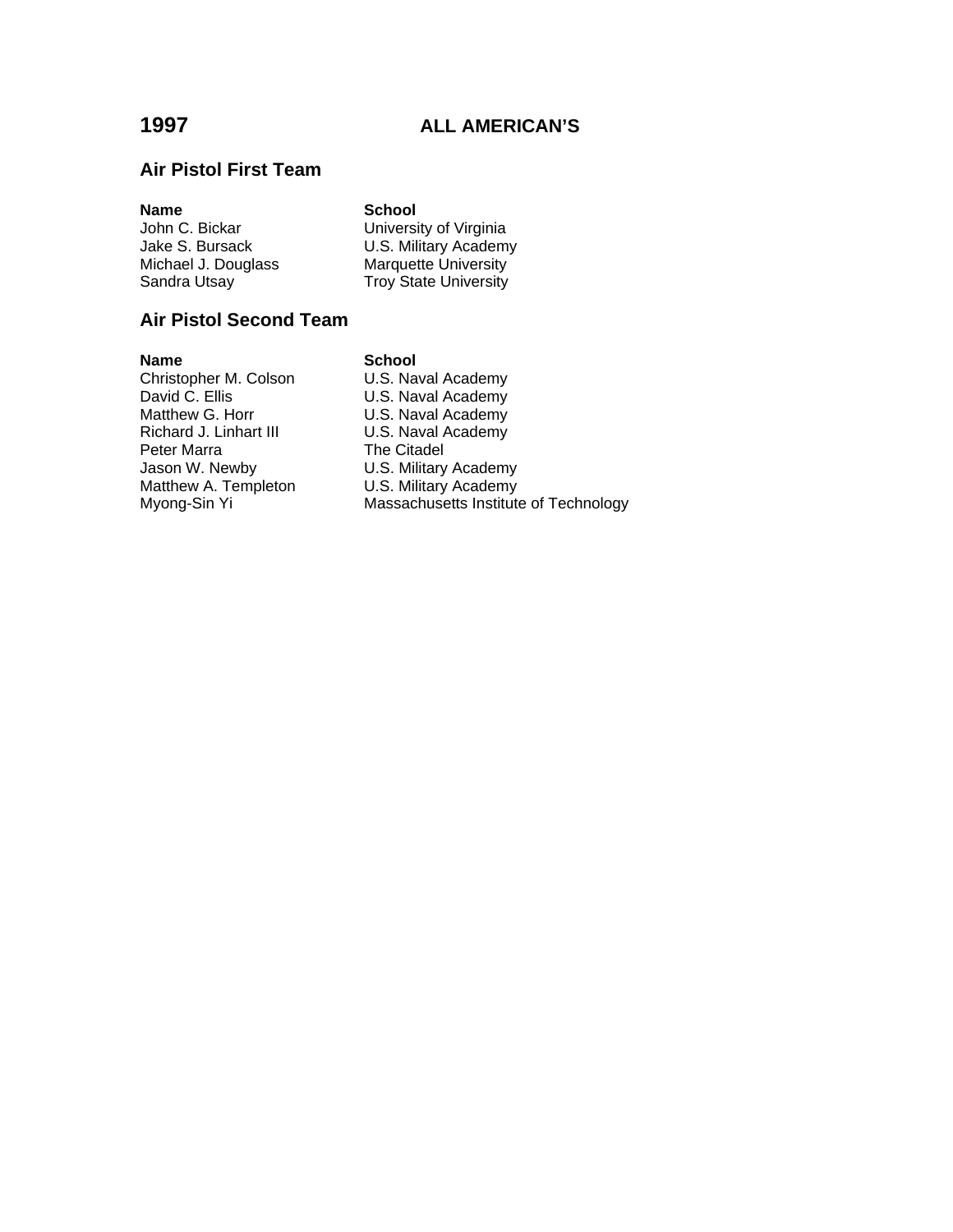### **Women's Sport Pistol All-Stars**

| Name               |
|--------------------|
| Aimee N. Boyer     |
| Mary Katey Hays    |
| Camilla B. Messing |
| Gretchen L. Roush  |
| Jane J. Sohn       |
| Nicole M. Stavros  |
| Myong-Sin Yi       |

**School Ohio State University** U.S. Naval Academy U.S. Coast Guard Academy **Ohio State University** Massachusetts Institute of Technology U.S. Naval Academy Massachusetts Institute of Technology

### **Women's Sport Pistol All-Stars**

**Name**<br> **Analytical**<br> **Lydia J. Duffey**<br> **COMPOSE SCHOOL**<br> **SCHOOL**<br> **SCHOOL** Lydia J. Duffey **Cancel Communist Control** U.S. Naval Academy Mary Katey Hays Mary Katey Hays **U.S. Naval Academy**<br>Maxime M.V. James **U.S. Coast Guard Aca** U.S. Coast Guard Academy Camilla B. Messing U.S. Coast Guard Academy<br>Gretchen L. Roush Chio State University **Ohio State University** Jane J. Sohn Massachusetts Institute of Technology<br>Nicole M. Stavros U.S. Naval Academy U.S. Naval Academy